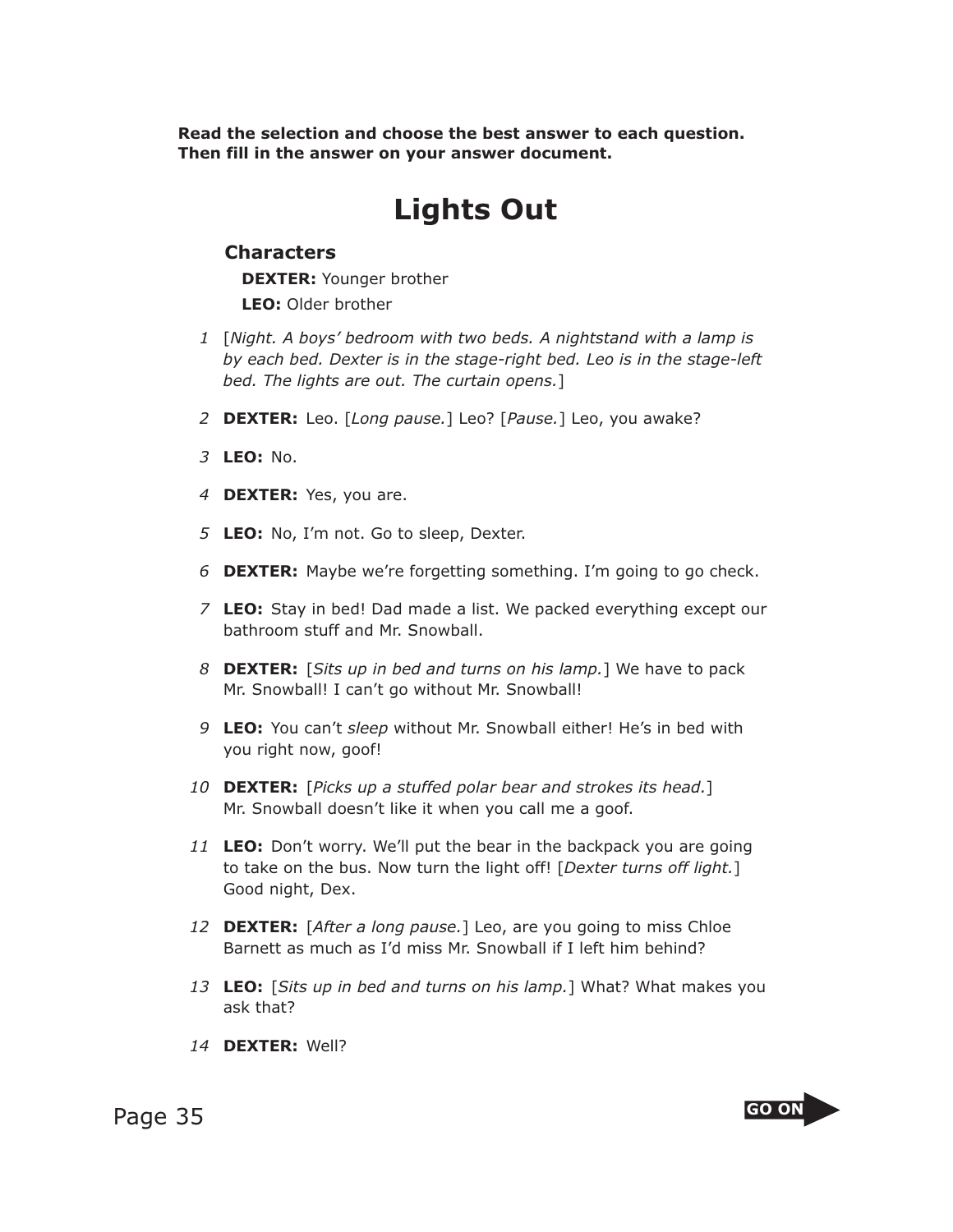- *15* **LEO:** The only reason she was here was to work on a science project. That's it.
- *16* **DEXTER:** Oh, right. So why was she laughing at all your dumb jokes?
- *17* **LEO:** Why shouldn't she laugh? I'm a funny guy.
- *18* **DEXTER:** [*With an insincere tone.*] Yeah, and I'm president of the United States.
- *19* **LEO:** We were just doing a science project.
- *20* **DEXTER:** So are you going to miss her?
- *21* **LEO:** [*Turns off light.*] Just go to sleep.
- *22* **DEXTER:** Leo, why can't Dad go with us?
- *23* **LEO:** He has to work. You know that.
- *24* **DEXTER:** [*Turns on light.*] What if we get lost?
- *25* **LEO:** We'll be on a bus. The bus driver travels the same route every day. How's he going to get lost?
- *26* **DEXTER:** But we've never been on a trip without Dad or Mom before.
- *27* **LEO:** Dad says Mrs. Jackson is going to chaperone us. You know that. She'll stay with us until Grandma meets us at the bus station in Dallas. What could go wrong?
- *28* **DEXTER:** We might have to eat those terrible sandwiches Mrs. Jackson makes.
- *29* **LEO:** And that's the *only* thing that could go wrong. Now sleep!
- *30* **DEXTER:** I'm nervous . . . and I miss Mom.
- 31 **LEO:** Mom's tour of duty<sup>1</sup> is over in two weeks. And Grandma's going to take us to meet her at Fort Dix as soon as she gets off the plane.
- *32* **DEXTER:** What do you miss most about Mom?
- *33* **LEO:** I miss her telling you to go to sleep. Turn off the light, Dexter. We have a big day tomorrow!



 $<sup>1</sup>A$  tour of duty is a military assignment to a specific location.</sup>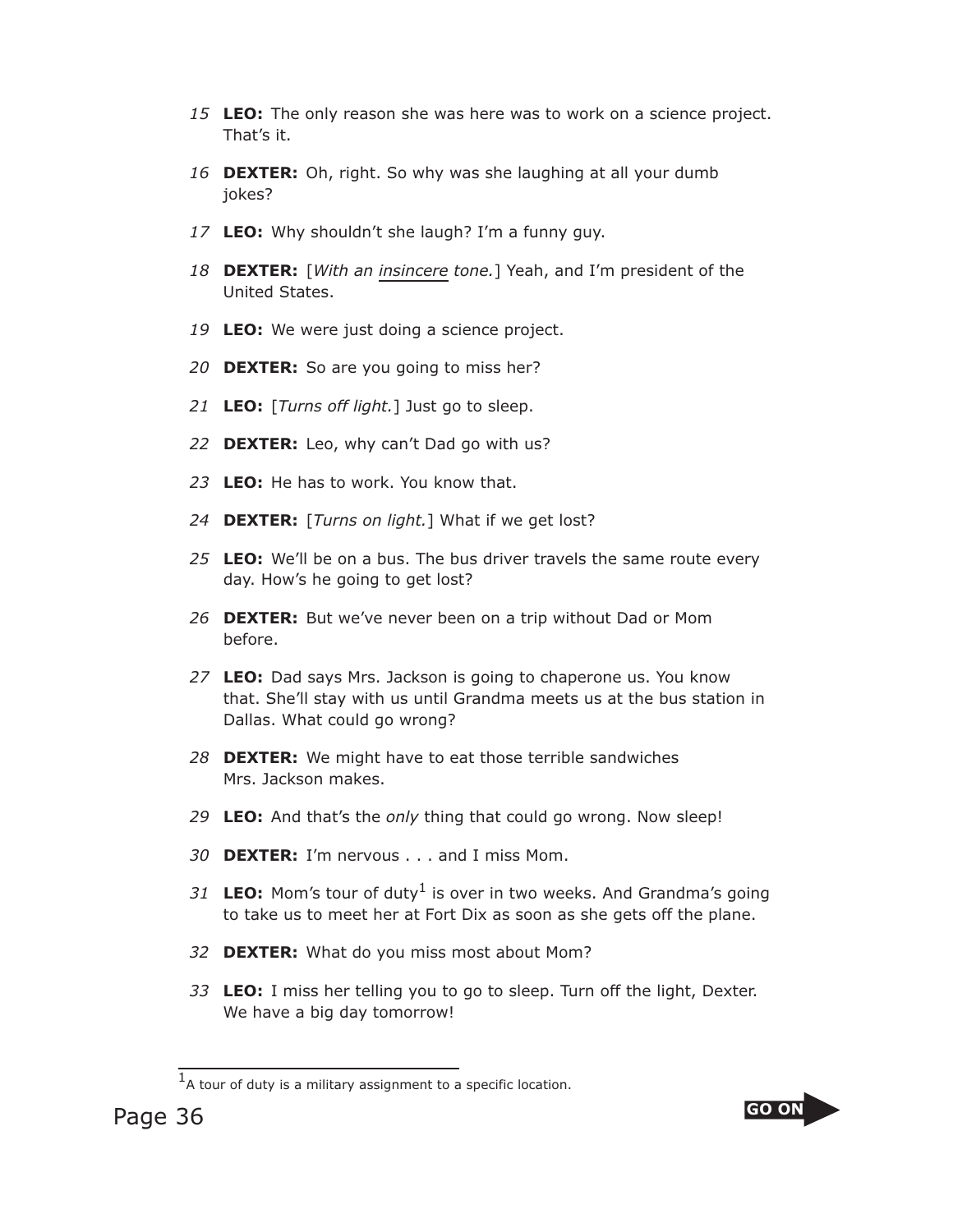- *34* **DEXTER:** [*Lies back down but leaves light on.*] Do you miss Mom reading bedtime stories to us?
- *35* **LEO:** You can read to yourself now.
- *36* **DEXTER:** It's not the same.
- *37* **LEO:** And you're too old for bedtime stories anyway.
- *38* **DEXTER:** Mr. Snowball isn't too old for them.
- *39* **LEO:** He's even older than you are. He used to be mine before I gave him to you. [*Gets out of bed, turns off Dexter's lamp, and gets back in bed.*] Good night, Dex.
- *40* **DEXTER:** "Goodnight comb. Goodnight brush. Goodnight . . ." [*Dexter sniffles as if he is about to cry.*]
- *41* **LEO:** ". . . little old lady whispering hush." [*Long pause.*] Dexter?
- *42* **DEXTER:** Huh? [*Dexter sniffles.*]
- *43* **LEO:** That was my favorite book, too. You still have it?
- *44* **DEXTER:** Yep.
- *45* **LEO:** I'll read it to you. If you want.
- *46* **DEXTER:** Really? [*Turns on light, gets out of bed with his stuffed bear, gets a book off the shelf, and gets into bed with Leo.*]
- *47* **LEO:** [*Reads.*] "In the great green room there was a telephone, and a red balloon, and a picture of . . ." Dexter? [*Dexter is asleep. Leo gets out of bed and turns off lamp.*]
- *48* [*The curtain closes.*]

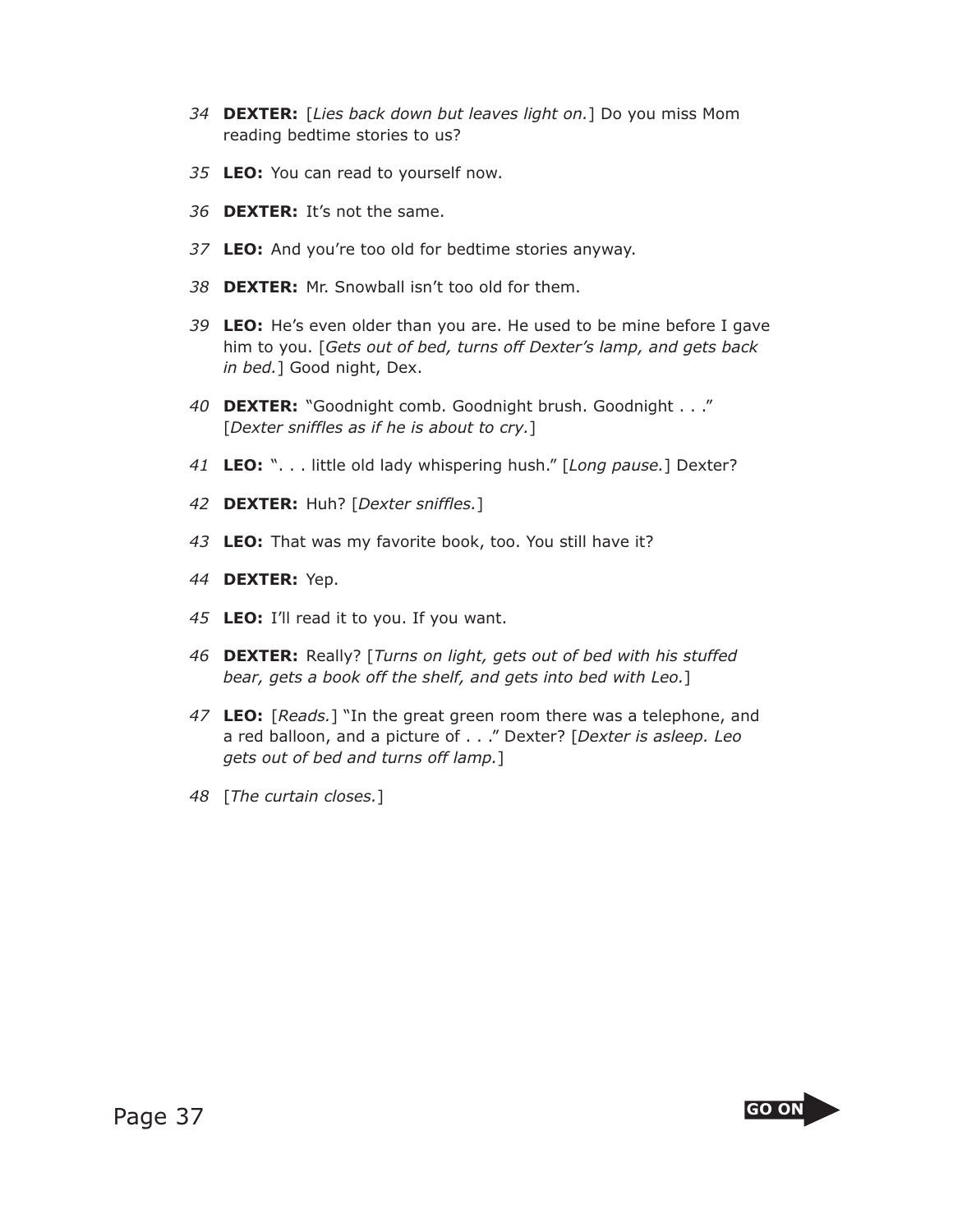- **40** Why is Dexter awake during most of the play?
	- **F** He is nervous about traveling without his parents.
	- **G** He has difficulty falling asleep without his mother reading to him.
	- **H** He is anxious about staying with Grandma.
	- **J** He is worried about forgetting Mr. Snowball.

**41** This play has just one scene because -

- **A** only two characters speak
- **B** the setting is indoors
- **C** the setting does not change
- **D** no new characters are introduced

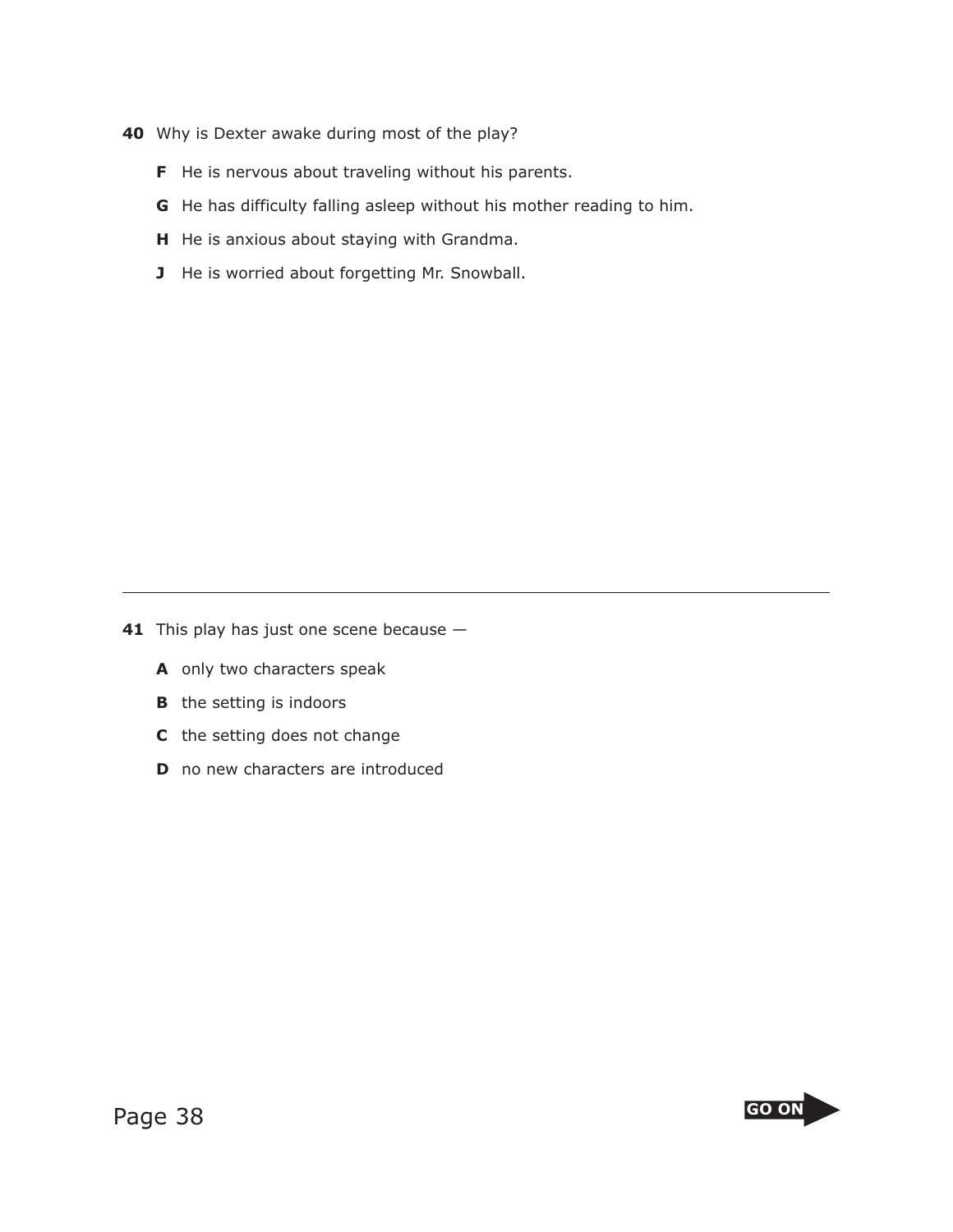- **42** Which of these is an important idea explored in this play?
	- **F** Taking a trip can be a rewarding experience.
	- **G** Children often find comfort in things that are familiar.
	- **H** It is sometimes difficult to live far away from grandparents.
	- **J** Family members often disagree with each other.

- **43** The prefix *in* helps the reader know that the word insincere in paragraph 18 means —
	- **A** without understanding
	- **B** with careful thought
	- **C** explaining what is meant
	- **D** not meaning what is said

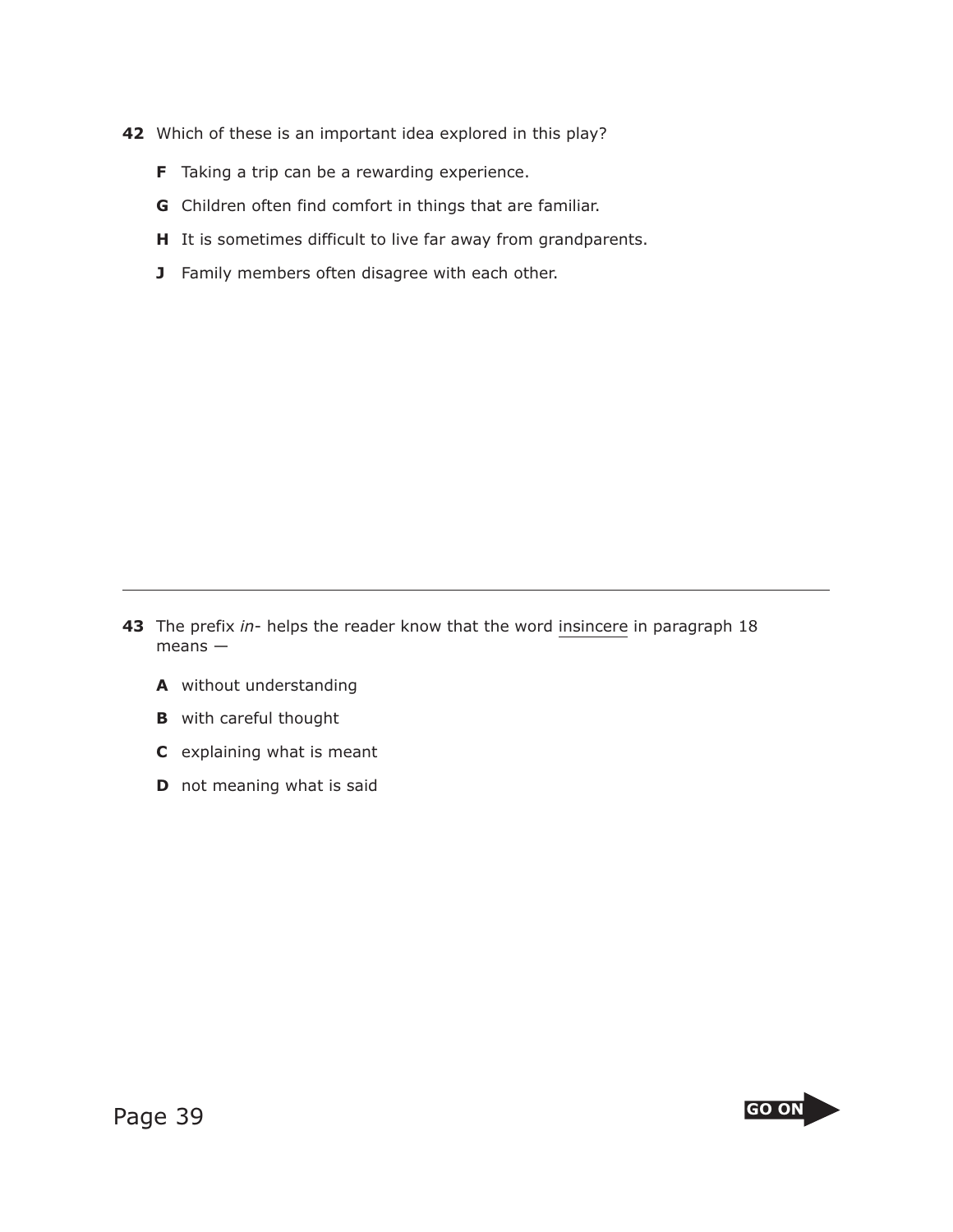**44** Read paragraph 10.

**DEXTER:** [*Picks up a stuffed polar bear and strokes its head.*] Mr. Snowball doesn't like it when you call me a goof.

By having Dexter refer to Mr. Snowball's emotions, the playwright is —

- **F** emphasizing that Leo does not understand Dexter's actions
- **G** suggesting that Dexter is quite young
- **H** showing that Mr. Snowball used to belong to Leo
- **J** showing that Dexter is ignoring his brother

- **45** Which of these is the best summary of the play?
	- **A** Leo is trying to sleep, but his younger brother Dexter keeps talking to him about a bus trip the boys will be taking the next day. Leo finally reads Dexter his favorite book, and Dexter falls asleep.
	- **B** Leo and Dexter are about to go on a bus trip without their mom or dad, and Dexter keeps talking about it. Dexter asks Leo whether he is going to miss a girl who came over to work with him on a science project for school.
	- **C** Dexter and Leo have a conversation about missing their mom and about how they will take a bus trip to Dallas the next day. Leo says Dexter is too old for bedtime stories but admits that he used to like the same story.
	- **D** Dexter, Leo's younger brother, wakes Leo up to ask whether they've packed everything and whether they might get lost when they go on a bus trip the next day. Leo tells Dexter that nothing will go wrong.



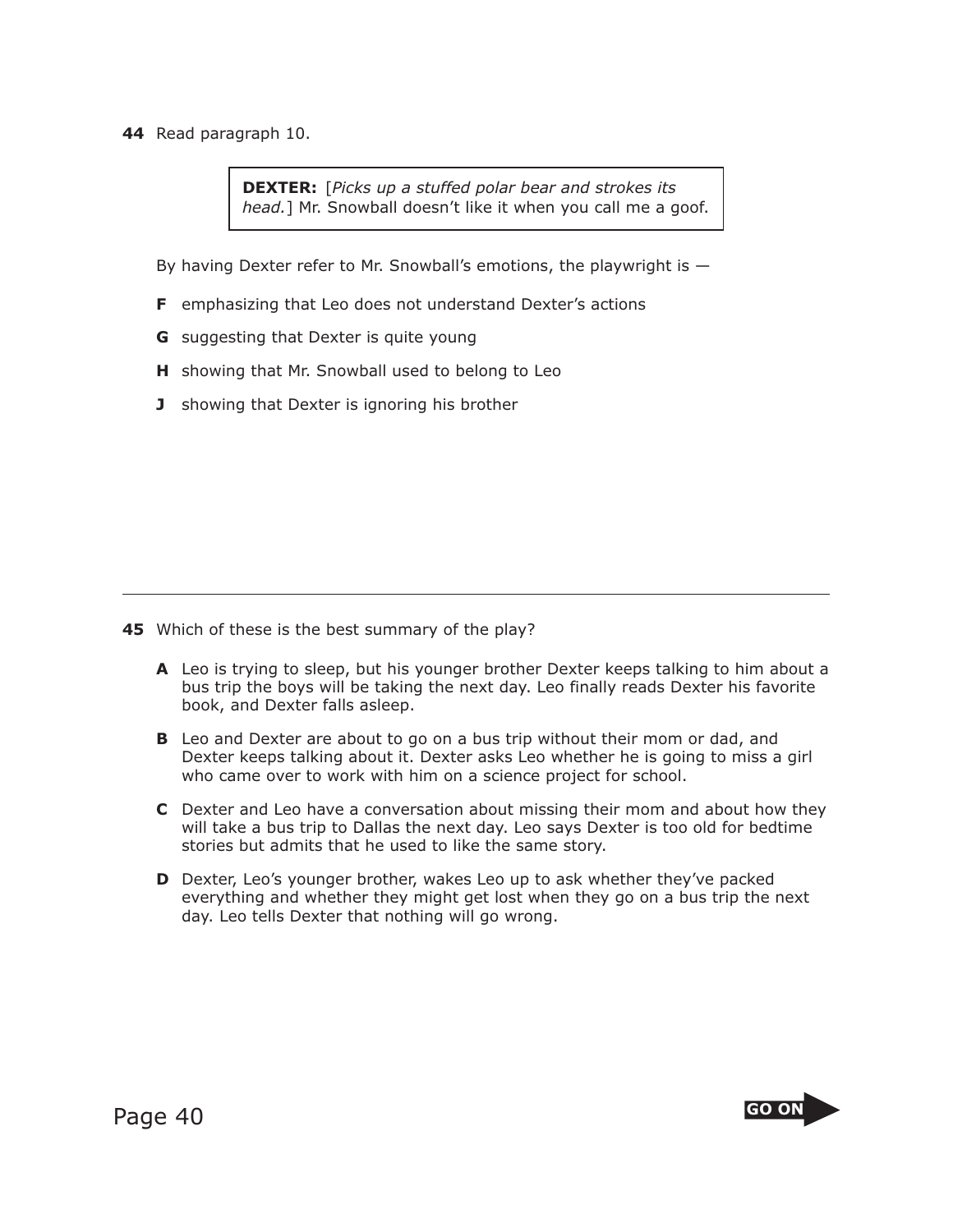- **46** Dexter's lines throughout the play suggest that he
	- **F** doesn't think Leo listens to him
	- **G** depends on Leo to help him feel secure
	- **H** does not approve of Leo's friendship with Chloe Barnett
	- **J** likes to annoy Leo whenever possible

BE SURE YOU HAVE RECORDED ALL OF YOUR ANSWERS ON THE ANSWER DOCUMENT.